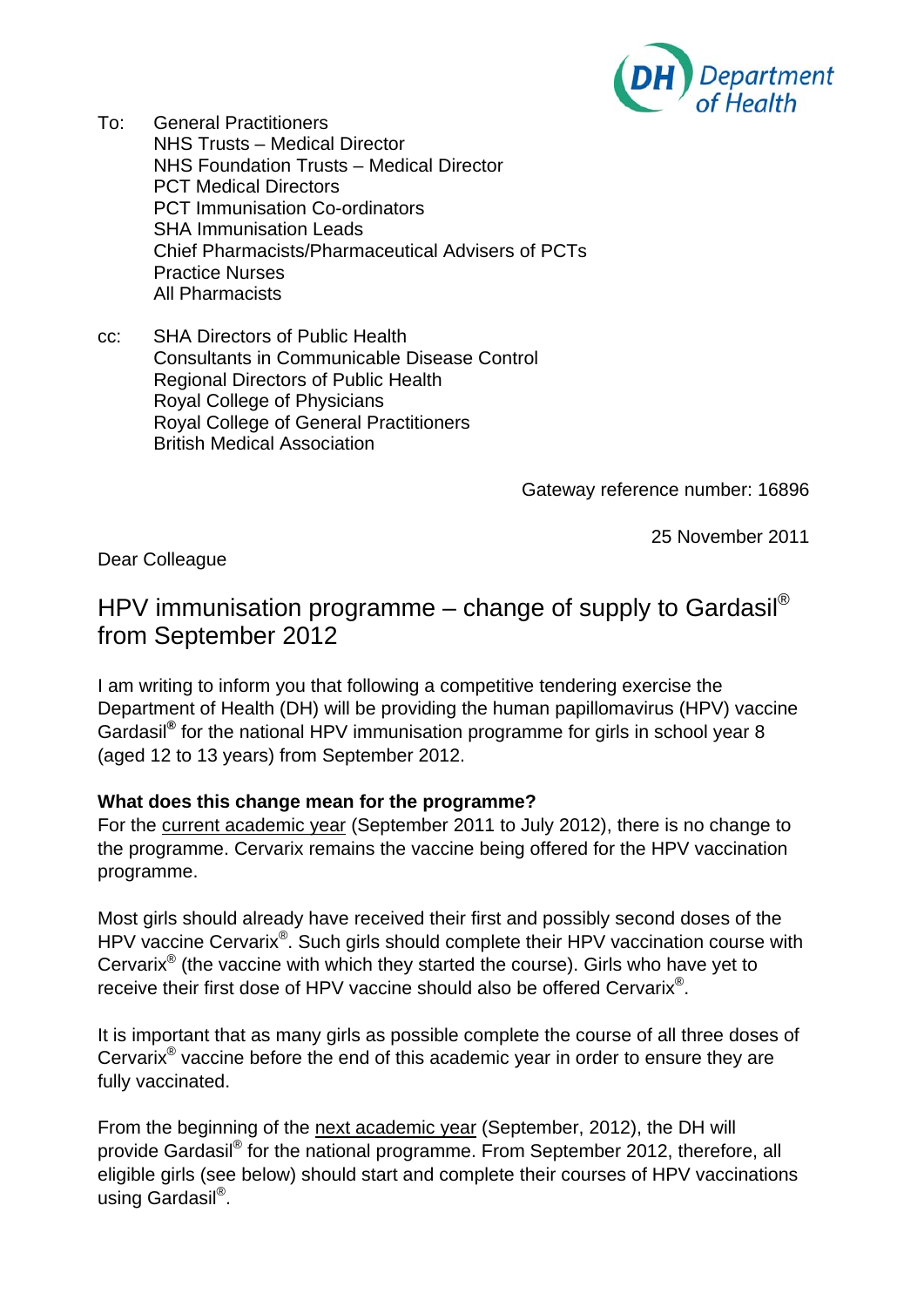There will be some girls who have missed one or two doses of their HPV vaccination course from the 2011/12 academic year. These girls should complete their vaccination course with Cervarix® where possible. PCTs should retain any 'in date' stocks of Cervarix® after the end of the 2011/12 academic year to enable them to carry out 'mop up' of girls who have started Cervarix® courses.

A new version of the HPV chapter of the Green Book will be produced that provides guidance on the use of Gardasil®, including the scheduling of the course of vaccinations.

#### **Eligibility for the vaccine**

There is no change to the eligibility criteria for the programme. All 12- to13-year-old girls (school year 8) should continue to be offered the vaccine as part of the routine HPV vaccination programme. PCTs should have in place programmes that are directed to achieving the highest possible uptake.

#### Girls and young women outside of the routine cohort

Girls and young women remain eligible to receive the HPV vaccine as part of the national programme up to the age of 18 years (i.e. up to the day before their eighteenth birthday). PCTs should already have arrangements in place so that any girls, who are under the age of 18 but did not receive the vaccine when scheduled, or have not completed the course of all three doses, can be offered the vaccine.

Any girl falling into this category, who starts the HPV course before September 2012, should complete the course with three doses of Cervarix<sup>®</sup>. Any girl starting the course after 1 September 2012 should be vaccinated using Gardasil®. If a girl starts the course with Cervarix®, they should finish the course with the same vaccine.

Women aged 18 years or over, and boys of any age, are not covered by the national programme.

#### **Why has the vaccine been changed?**

In line with the previously announced policy of reviewing the provision of HPV vaccine after three years, the DH has recently conducted a procurement exercise through competitive tendering for the further supply of HPV vaccine: a three-year contract has been awarded to Sanofi Pasteur MSD for supply of Gardasil<sup>®</sup>. Gardasil<sup>®</sup> protects against two strains of HPV that cause over 70% of cervical cancer in England and a further two strains that cause around 90% of genital warts. Gardasil<sup>®</sup> will be provided for the HPV vaccination programme from September 2012. Until then, Cervarix will continue to be provided.

The procurement process has been undertaken in accordance with the requirements of the Public Contracts Regulations 2006 (the Regulations). The Regulations require the contracting authority to state the criteria that it will use to identify the successful bidder. DH had constructed a fair scoring system designed to measure the merits of the available products, promote competition and achieve value for money.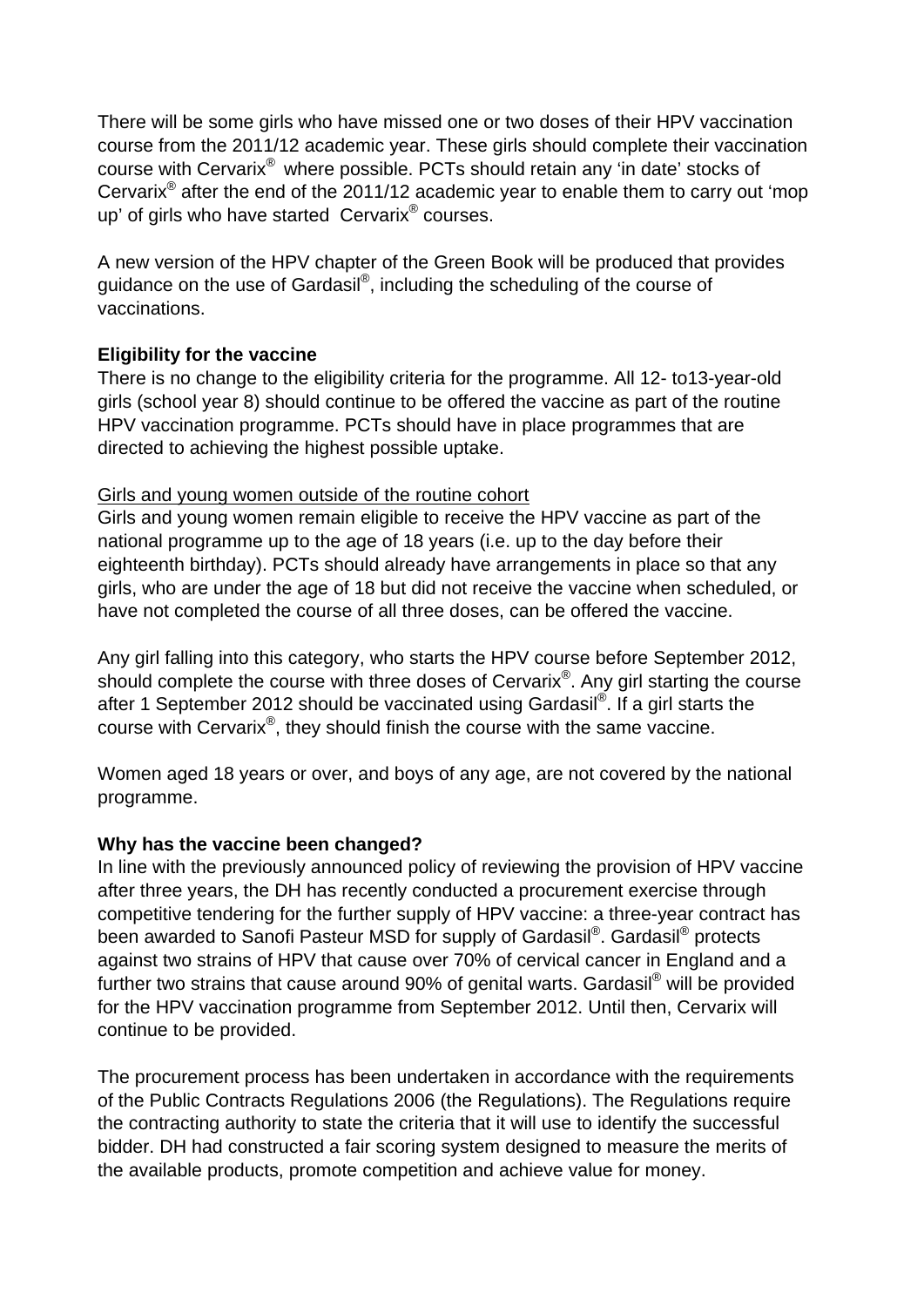The criteria for the evaluation of the clinical element of this procurement exercise have been updated since the 2008 procurement exercise for the supply of HPV vaccine. This followed an updated cost effectiveness analysis of HPV vaccines that has been carried out by the Health Protection Agency and which was issued to all tenderers as part of the procurement process. This updated analysis was published recently.<sup>[1](#page-2-0)</sup> The evaluation criteria for the current procurement do not reflect any change in Government priorities and DH believes that the award criteria would have permitted any eligible supplier to win the contract to supply HPV vaccine to the DH.

## **Funding**

Funding for administering the HPV programme in 2012/13 will be allocated as part of the PCT allocation. There will be no separate funding.

## **Service arrangements**

There are no changes to service arrangements; PCTs are responsible for the implementation of the HPV immunisation programme in the most expeditious way to achieve the highest possible coverage. PCTs will decide how to offer vaccination to the routine cohort in 2012/13 and provide the vaccine to those girls up to the age of 18 who have not been vaccinated previously. PCTs will need to make arrangements for girls who miss scheduled immunisations.

There will need to be clear communication with parents, girls and schools/colleges, and robust arrangements will be needed to obtain consent for immunisation. Guidance on consent has been provided in my previous letter of 2 May 2008. ([www.dh.gov.uk/en/Publicationsandstatistics/Lettersandcirculars/Dearcolleagueletters/](http://www.dh.gov.uk/en/Publicationsandstatistics/Lettersandcirculars/Dearcolleagueletters/DH_085625) DH 085625).

PCTs who have PGDs in place for the administration of the vaccines will wish to amend these in light of the change of supply of the vaccine. No new national template will be issued.

## **Supply of HPV vaccine**

1

It is likely that many PCTs will be holding small quantities of Cervarix® at the end of the 2011/12 academic year. These supplies should be retained whilst they have not reached their expiry date and should be used for 'mop up' of girls and young women who have started their HPV vaccination course with Cervarix<sup>®</sup>.

Further details on the supply and distribution of Gardasil® for the 2012/13 programme will be provided in spring 2012; however, orders should continue to be placed on Immform and will be delivered by Movianto.

<span id="page-2-0"></span><sup>&</sup>lt;sup>1</sup> Jit *et al.* (2011) Comparing bivalent and quadrivalent human papillomavirus vaccines: economic evaluation based on transmission model *BMJ*. 2011; 343: d5775. Published online 2011 September 27. doi[:10.1136/bmj.d5775](http://dx.crossref.org/10.1136%2Fbmj.d5775) [www.ncbi.nlm.nih.gov/pmc/articles/PMC3181234/?tool=pubmed](http://www.ncbi.nlm.nih.gov/pmc/articles/PMC3181234/?tool=pubmed)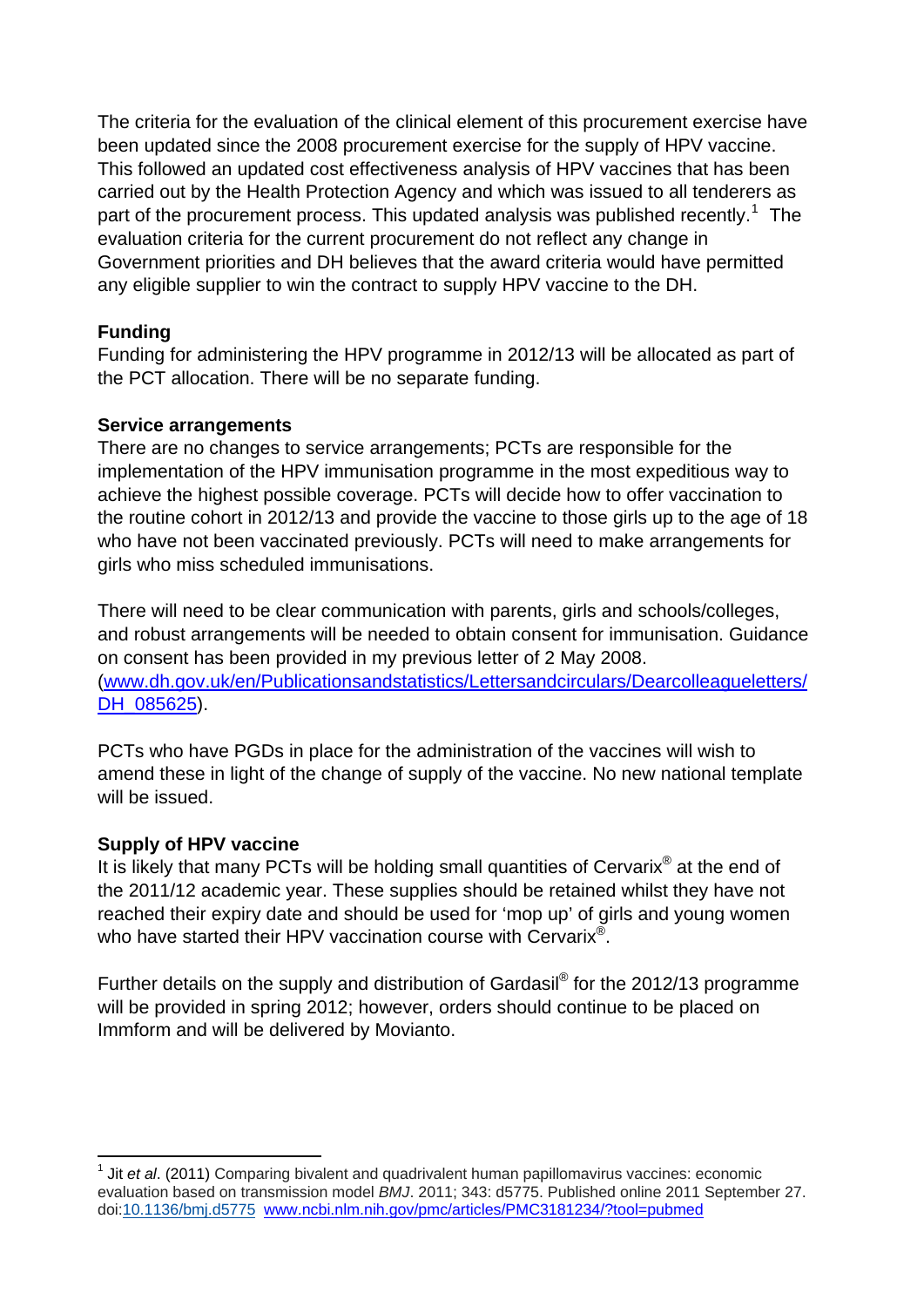#### **Communications**

All information and guidance to support the HPV programme will be updated to reflect the change to the vaccine supply from Cervarix® to Gardasil®.

New information materials will be available to order from the Department of Health Publications Orderline at [www.orderline.dh.gov.uk](http://www.orderline.dh.gov.uk/), and from Prolog telephone, 0300 123 1002 during summer 2012**.**

#### **Monitoring vaccine uptake**

The monthly and annual surveys will continue for vaccinations of the routine cohort.

#### Local data management

My letter of 30 January 2009 [\(www.dh.gov.uk/en/Publicationsandstatistics/](http://www.dh.gov.uk/en/Publicationsandstatistics/Lettersandcirculars/Dearcolleagueletters/DH_094025) [Lettersandcirculars/Dearcolleagueletters/DH\\_094025](http://www.dh.gov.uk/en/Publicationsandstatistics/Lettersandcirculars/Dearcolleagueletters/DH_094025)) referred to the importance of local data management, which remains relevant, namely the need:

- for accurate data on the target population, to identify, schedule and recall individuals for vaccination;
- for accurate record keeping (preferably electronic);
- where appropriate, for engagement with local schools and colleges to access school/college rolls; and
- to ensure vaccination details are provided to GP practices and are recorded on GP practice systems.

## **Adding HPV vaccination status to future cervical screening record on the NHAIS (Exeter) System**

It is vital to ensure that details of the vaccination of young women are added to their future cervical screening records on the NHAIS (Exeter) System. The process for doing this was outlined in my previous letter of 30 January 2009 ([www.dh.gov.uk/en/Publicationsandstatistics/Lettersandcirculars/Dearcolleagueletters/](http://www.dh.gov.uk/en/Publicationsandstatistics/Lettersandcirculars/Dearcolleagueletters/DH_094025) [DH\\_094025\)](http://www.dh.gov.uk/en/Publicationsandstatistics/Lettersandcirculars/Dearcolleagueletters/DH_094025). PCTs are strongly advised to specify the need for complete entry of data on HPV vaccinations onto ImmForm and Exeter in their commissioning arrangements.

I have attached a question and answer sheet to help you deal with questions that patients and their parents may ask about this change in vaccine.

Yours sincerely

Mydair)

**Professor D M SALISBURY CB FRCP FRCPCH FFPHM Director of Immunisation**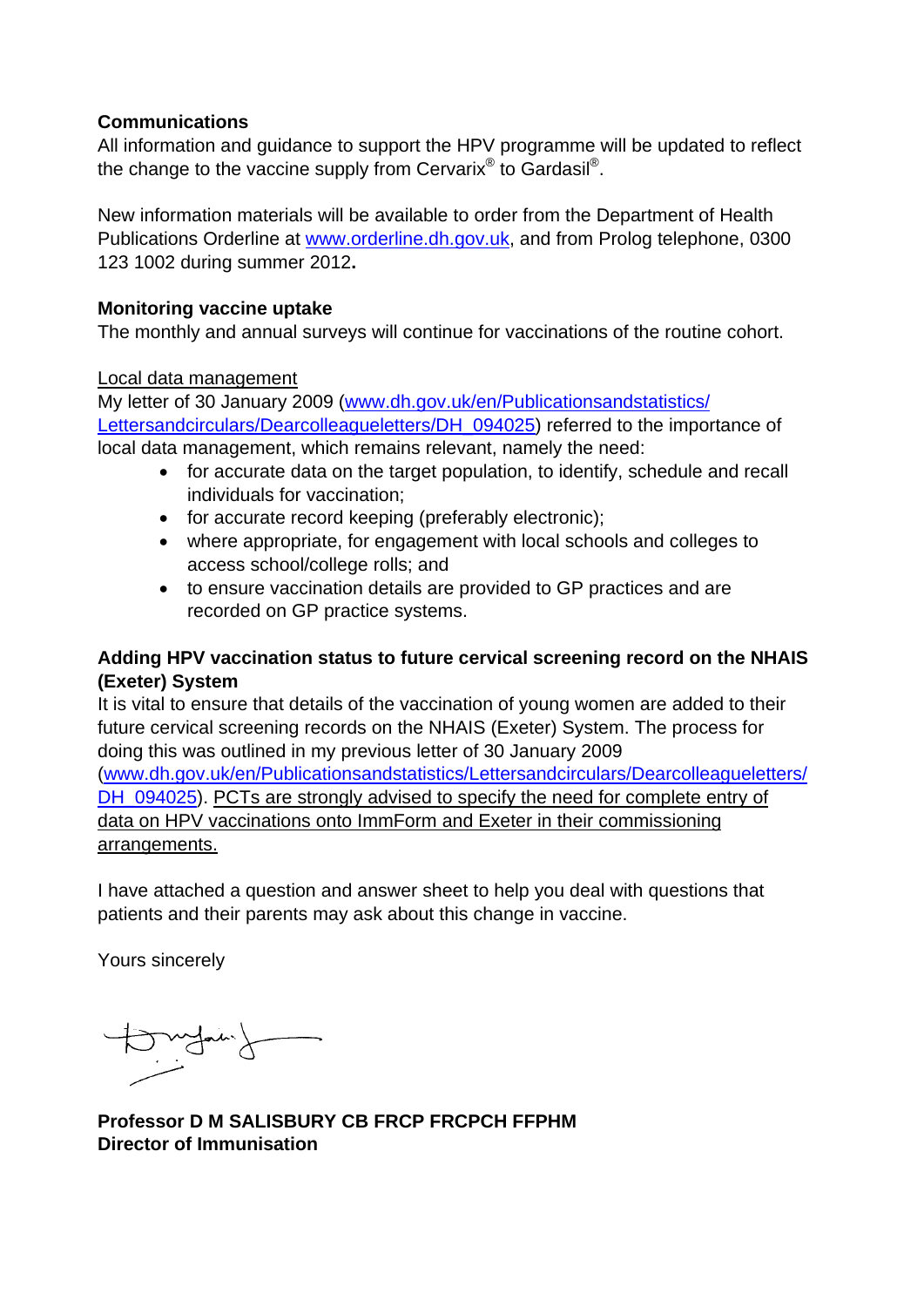# **Questions and answers sheet**

#### **Q. Why has DH policy changed?**

A. DH policy has not changed. The primary aim of the HPV vaccination programme is to prevent cervical cancer, and the UK has one of the most successful HPV vaccination programmes in the world. This is very important in protecting women against cervical cancer and precancerous lesions that need treatment.

 The aim of the procurement process is to measure the merits of the available vaccines, promote competition and achieve value for money for the health service.

## **Q. Is Cervarix vaccine inferior to Gardasil?**

A. No. We have given five million doses of a licensed vaccine that has been shown to give good protection against HPV types16 and 18, which cause over 70 per cent of cervical cancer in the UK. We have one of the best HPV vaccination programmes in the world and we anticipate rates of cervical cancer to decline due to the success of this programme.

## **Q. What should we say to those who have already been vaccinated?**

A. They did exactly the right thing in being vaccinated. As a result of their vaccination, they are significantly less likely to be infected by HPV types16 and 18 that cause over 70 per cent of cervical cancers in the UK – which is a fantastic outcome.

## **Q. What will we say to this year's cohort of girls?**

A. Our plans will continue unchanged because we have already purchased vaccine for the year's HPV vaccination programme. They will be offered Cervarix®, the same vaccine that has been offered since the programme was introduced. We strongly recommend that young women take up the offer of the vaccine as part of the routine immunisation programme. It provides protection against HPV16 and 18 that cause over 70 per cent of cervical cancers in the UK.

The new contract is to buy vaccine for use from September 2012.

## **Q. Should those who received Cervarix® now be boosted or revaccinated with Gardasil®?**

A. Cervarix**®** provides good protection against cervical cancer and boosters or revaccination after the initial three doses of Cervarix**®** are not required.

## **Q. Is there something wrong with Cervarix®?**

A. No. Cervarix<sup>®</sup> has an excellent safety record established after use of more than five million doses in the UK over the past three years, with more doses used in other countries. No serious new safety issues have been found with Cervarix® since it was introduced in the UK in 2008, and it has been shown to provide good protection against cervical cancer.